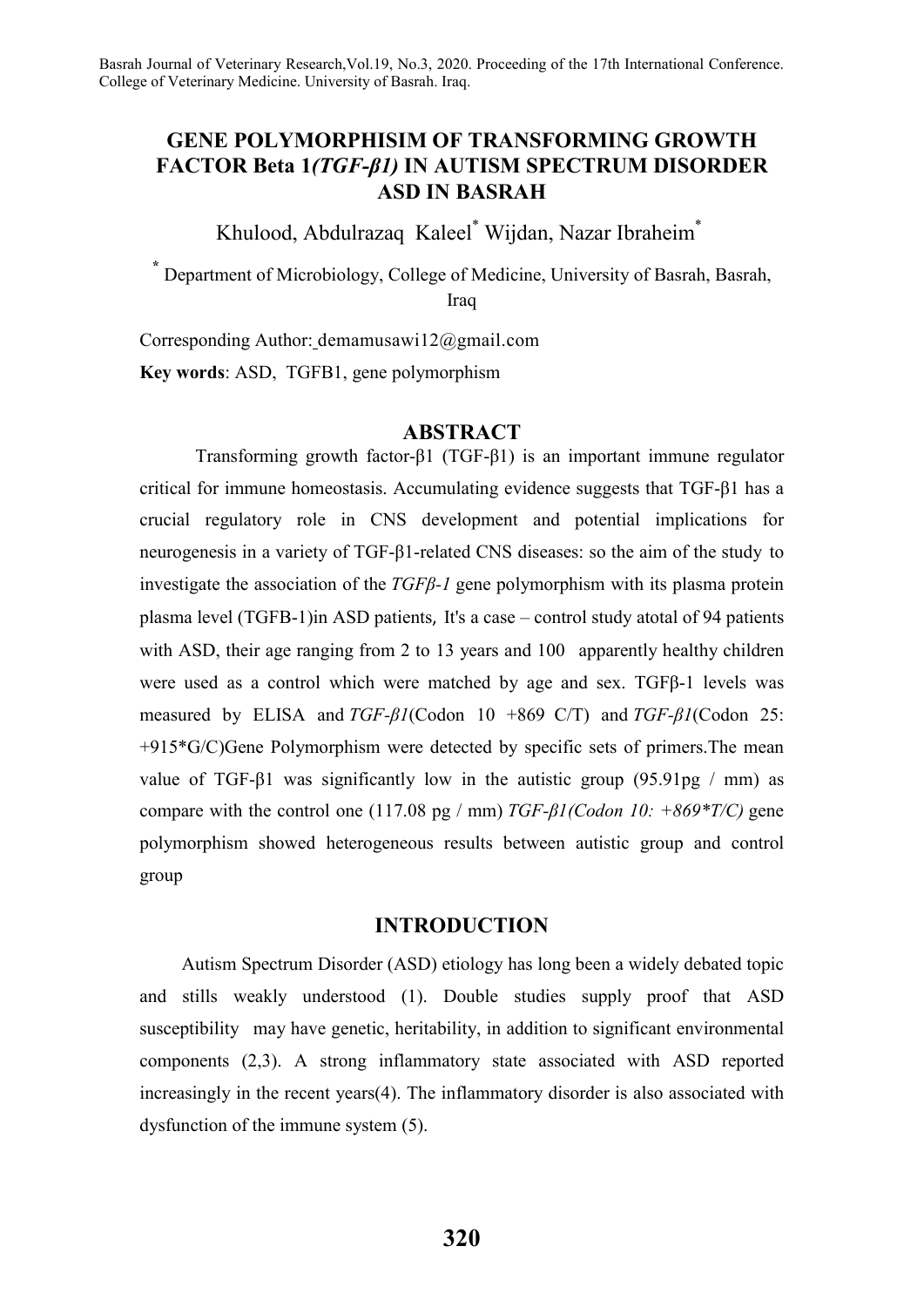There is abundant knowledge that disturbance normal levels of cytokine plays a major role as a risk factor for many neurodevelopmental disorders, including autism and schizophrenia(6). A significant immune regulator critical to immune homeostasis is the transformation growth factor-β1 (TGF-β1). Transforming growth factor-β1 (TGF-β1) has been found to play a crucial role in early central nervous system development. Several studies have illustrated decreased TGF-β1 levels in sera and brains of autistic children. Two point mutations in the TGF-β1 signal peptide at 869T/C and 915G/C have been reported to influence TGF-β1 expression (7). TGF $β1$  has therefore been generally accepted as a cytokine that make a response to injury of brain. Many researches have documented increases in TGF-β1 levels in brain and autistic serum (8,9).

Transforming growth factor Beta (TGFB) represents a family of cytokines with closely related isoforms, encoded by three different genes. *TGFB1*, *TGFB2* and *TGFB3* are expressed in several central nervous system (CNS) cell types, including neurons, astrocytes, and microglia (10). The TGF-βs are involved in a variety of biological functions in cellular activities, fibrosis, and immune responses, in addition to their crucial roles in tissue homeostasis (11). Accumulating evidence suggests that TGF-β1 has a crucial regulatory role in CNS development and potential implications for neurogenesis in a variety of TGF-β1-related CNS diseases (12). TGFβ1 has been extensively investigated in immunity, because TGF-β1 is expressed predominantly by various immune cells (13) and deficiency of TGFβ-1 results in fatal systemic autoimmune disease(14).

TGF- β controls the magnitude and type of immune responses against microbes, and has fundamentally important roles in maintaining immune tolerance and homeostasis against self- and benign antigens at steady state (15) so the aim of this study to investigate the association of the *TGFβ-1* gene polymorphism with its plasma protein level in ASD patients.

## **MATERIAL AND METHODS**

This is a case – control study in which (94) Autistic children (patients group) and(100) apparently healthy control individual (control group) were enrolled from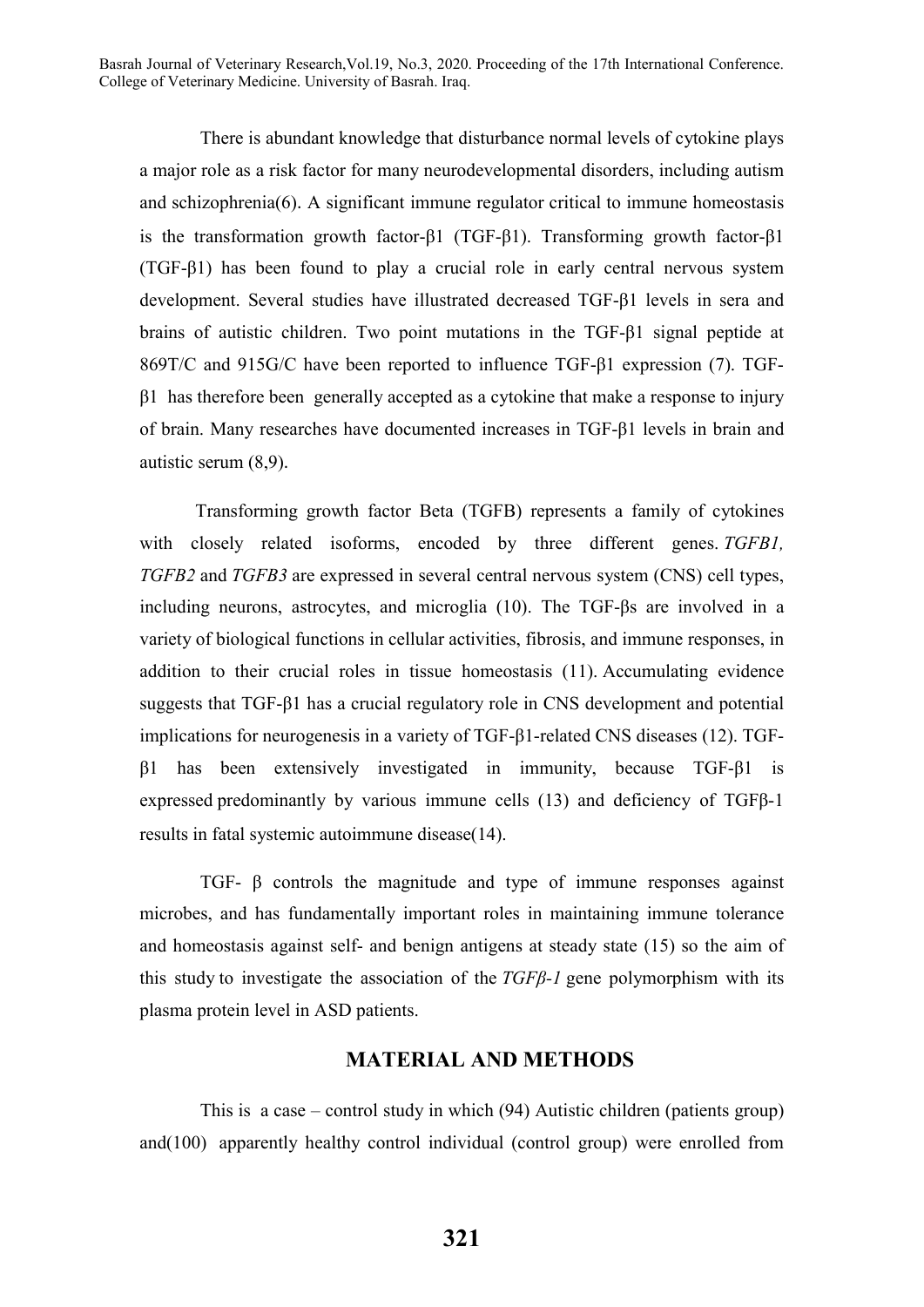the same population living in Basra providence in Iraq during the period between December 2018 and October 2019.they were matched by age and sex.

#### **Ethical manifestation:**

This study received approval by the Primary Health Care Centers manager and family of both patients and control children. Its procedures and purpose were explained to all studied population, and every individual member of the family has obtained written informed consent.

#### **Collection of Blood Samples***:*

Three mL of venous blood was drawn from each Participants using a sterile disposable syringe and divided as following :1 ml of the sample was emptied into an anticoagulant EDTA tube (Ethyline Diamine Tetra Acetic acid) which used in whole DNA extraction to detected *TGFβ-1* gene polymorphisim, and remaining blood emptied in other EDTA tube , last tube was centrifuged at 3000 rpm for 10 mints and plasma transferred to sterile plane tube to use in ELISA technique.

#### **Assessment of plasma TGFβ-1 levels***:*

Plasma levels of TGFβ-1 were evaluated using an ELISA (Elabscience, USA, Catalog No: E-EL-0162), according to manufacture protocol.

#### **Extraction of Whole DNA:**

From patients and control samples, Whole DNA was extracted by using DNA Blood Mini Kit (Favorgen -Europe Cat.No: HB10.03.10 UK) depend on kit manufacture supplied with kit, the DNA extraction stored at -20 until use.

### **Primers used to detect** *TGF β-1* **Genes :**

Eight specific primers was used to detect *TGF-β1*(Codon 10 +869 \*C/T) and *TGF-β1*(Codon 25: +915\*G/C)Gene Polymorphism according to reference (Bazzaz *et al*., 2014) which listed in table below: primers were prepared depending on manufacturer instruction (alpha DNA Company).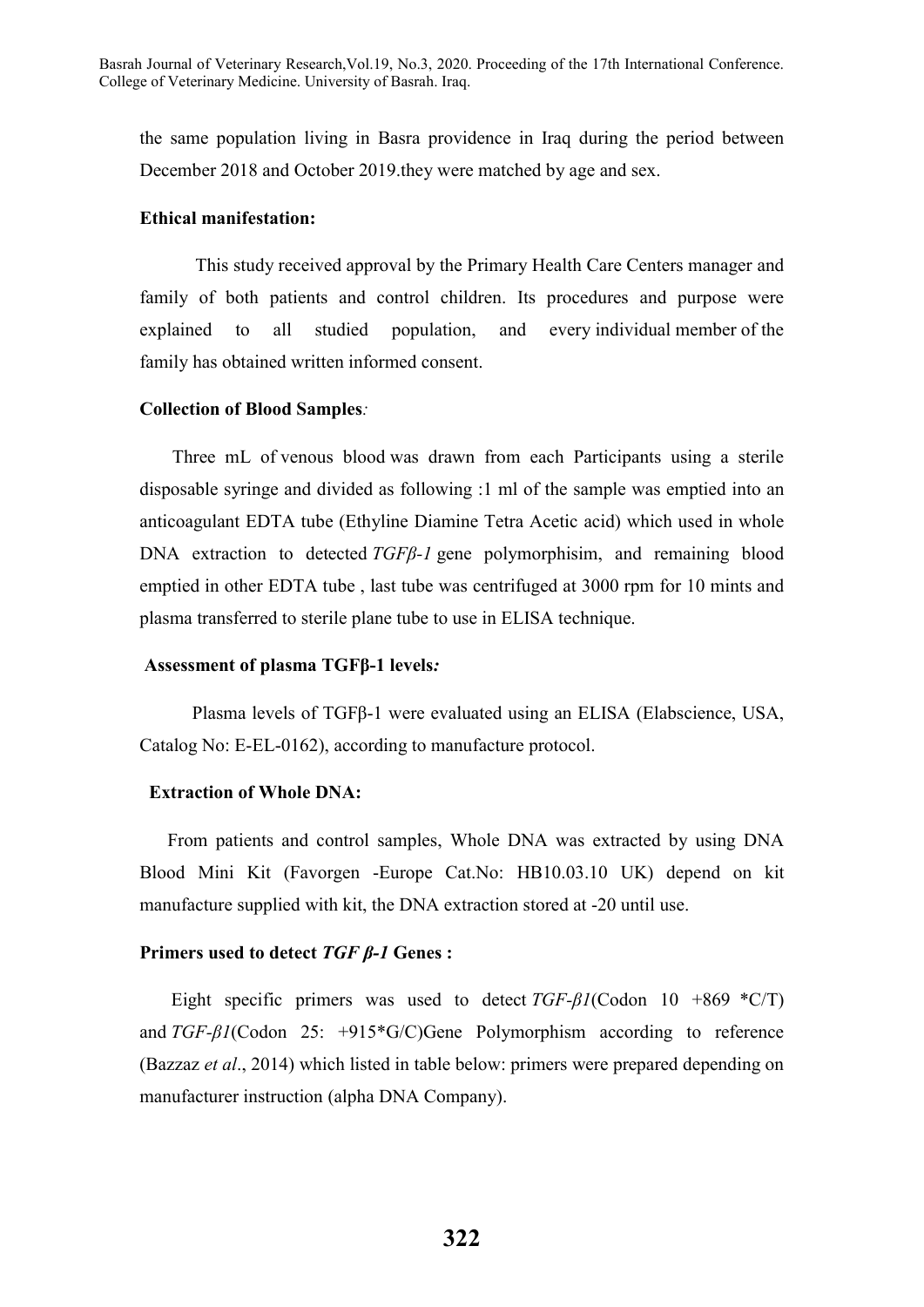| Table (1): Oligonucleotide Primers Sequences Used for PCR Amplification of TGF |  |  |  |
|--------------------------------------------------------------------------------|--|--|--|
| $\beta$ I Gene Polymorphism(26).                                               |  |  |  |

| Primer name                                           | Sequence $(5^2-3^2)$          |
|-------------------------------------------------------|-------------------------------|
|                                                       |                               |
| $TGF-\beta I(Codon 10: +869*C/T) (Generic)$           | 5'- TCCGTGGGATACTGAGACAC-3'   |
| $TGF-\beta I (Codon 10: +869*C/T) (C allele)$         | 5'- GCAGCGGTA GCAGCAGCG-3'    |
| TGF- $\beta$ <i>I</i> (Codon 10: +869*C/T) (T allele) | 5'- AGCAGCGGTAGCAGCAGCA-3'    |
| $TGF-BI(Codon 25: +915*G/C)$ (Generic)                | 5'-GGCTCCGGTTCTGCACTC-3'      |
| $TGF-\beta I$ (Codon 25: +915*G/C) (Gallele)          | 5'- GTGCTGACG CCTGGCCG-3'     |
| $TGF-\beta I (Codon 25: +915*G/C) (C allele)$         | 5'- GTGCTGACG CCTGGCCC-3'     |
| $TGF-\beta1- Internal control (Forward)$              | 5'-GCCTTCCCAACCATTCCCTTA-3'   |
| $TGF-\beta1- Internal control (Reverse)$              | 5'-TCACGGATTTC TGTTGTGTTTC-3' |

# **Amplification of** *TGF β-1* **Gene Polymorphism:**

The TGF*-β1*(Codon 10 +869 \*C/T) and *TGF-β1*(Codon 25: +915\*G/C)Gene Polymorphism were studied by using Eppendrofe thermo cycler with specific primers (Table 1). The PCR reaction mixture was prepared according to reference (26) as in table (2) below:

Table (2) The Reaction mixture (25 µl) for *TGF β1* gene polymorphism.

| DNA templates                                                                               | $2 \mu l$                |
|---------------------------------------------------------------------------------------------|--------------------------|
| Master mix                                                                                  | $12.5 \mu l$             |
| Primers forward, reverse of gene and forward,<br>reverse of internal control) (50 picomole) | $2\mu l$ for each primer |
| Free nuclease D.W                                                                           | $2.5 \mu l$              |
| Final volume                                                                                | $25 \mu l$               |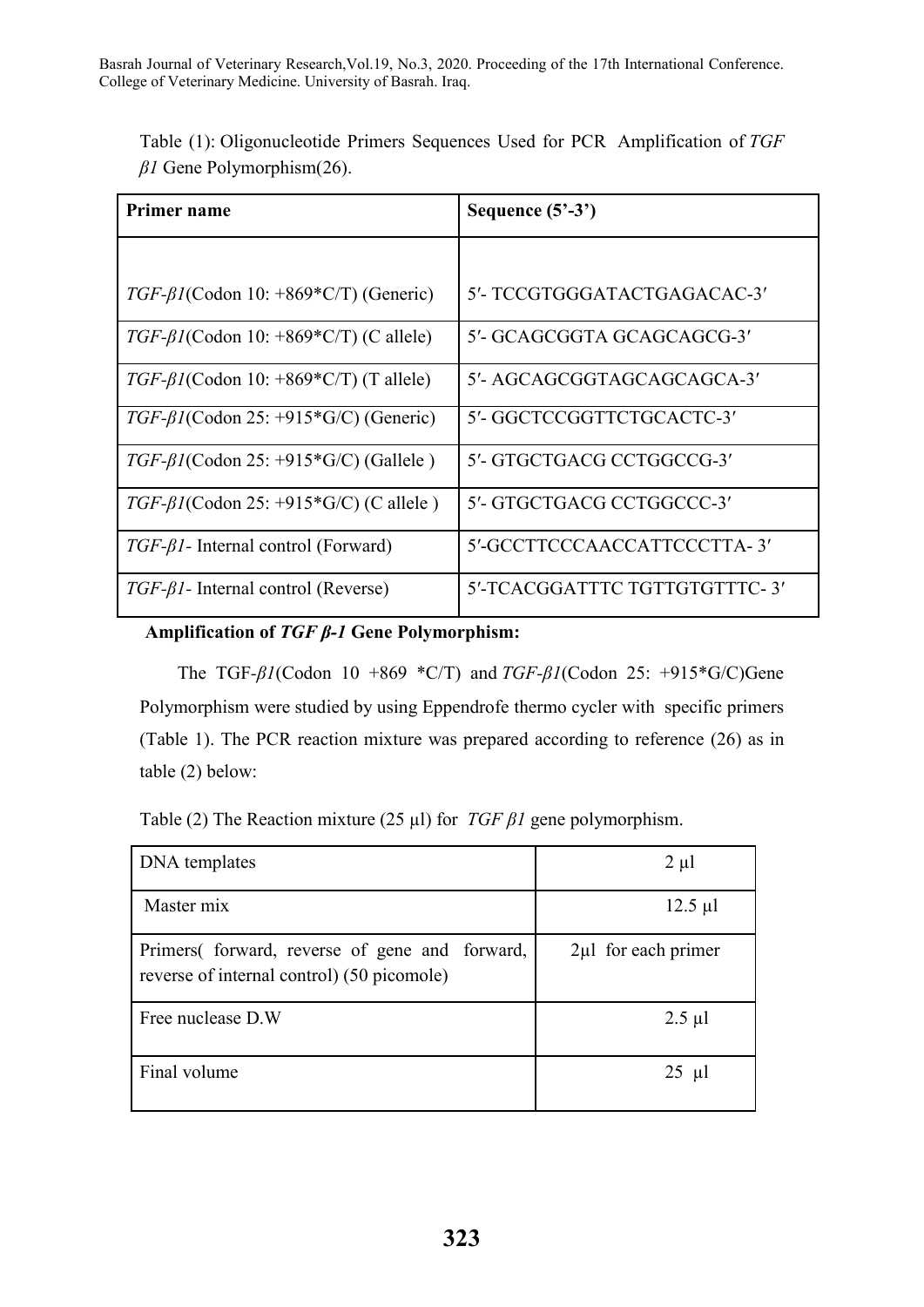For each single sample the following steps were processed: For detection of *TGFβ1*gene polymorphisim codon 10+869 C/T, and codon 25+915 G/C four tubes were prepared, for detection of (T) allele  $/(C)$  allele,  $(C)$  allele and G one respectively.

Internal control Forward and Reverse primers were used to amplify *The glyceraldehyde 3-phosphate dehydrogenase (GAPDH)* that was counted as control for the purpose of comparison. All tubes then shacked well by vortex for 10 seconds. The PCR tubes were transferred to the thermalcycler to start the amplification reaction according to specific program table (3).

| Stage  |              | <b>Steps</b>           |    | Temperature( $C^{\circ}$ ) |           |
|--------|--------------|------------------------|----|----------------------------|-----------|
|        |              |                        |    |                            | Time(sec) |
|        |              |                        |    |                            |           |
| First  |              | Denature template      | 95 |                            |           |
|        |              |                        |    |                            |           |
|        |              |                        |    |                            |           |
|        | $\mathbf I$  | Initial denaturation   | 95 |                            | 15        |
| Second |              |                        |    | 10 cycles                  |           |
|        | $\mathbf{I}$ | 65<br>Annealing        |    | 15                         |           |
|        | III          | Extension              | 72 |                            | 40        |
|        |              |                        |    |                            |           |
|        |              |                        |    |                            |           |
|        |              | Initial denaturation   | 95 |                            | 20        |
|        | $\mathbf{I}$ | Annealing              | 56 | 20 cycles                  | 20        |
|        | III          | Extension              | 72 |                            | 50        |
| Third  |              | <b>Final Extension</b> | 72 |                            |           |
|        |              |                        |    |                            |           |

Table(3) PCR amplification program for *TGFβ-1* Gene Polymorphism detection.

PCR product was analyzed by gel electrophoresis in 1.5% agarose containing ethidium bromide 0.5mg/ml.

## **Statistical analysis**:

The Statistical Package of Social Science (SPSS, version 23) were utilized to examine and processed data. The relation between polymorphism of TGFβ-1with its protein level in the plasms was analyzed by utilizing  $\chi$ 2 test, and TGFβ-1concentration was tested for autistic and control group utilizing the T-test.

# **RESULTS**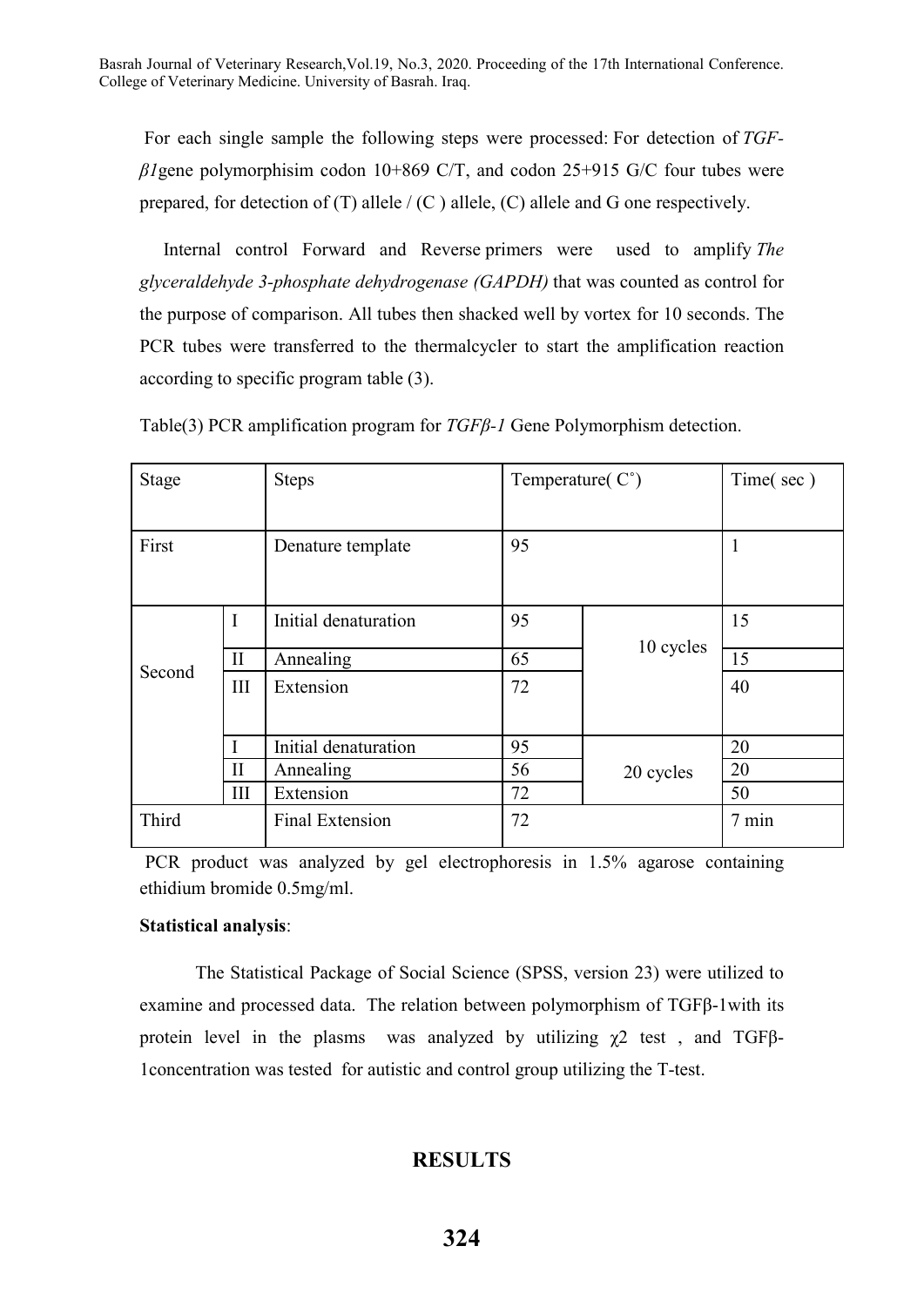# **Plasma Concentration TGF-β- 1 in Study Groups:**

The mean value of TGF-β1 was significantly low in the autistic group (95.91pg / mm) as compare with the control one (117.08 pg / mm) as illustrate in Table (4). The P value was < 0.05 as estimated by Independent T test.

Table (4) Plasma Concentration of TGFβ-1 in the study Population

|              | Autistic group   | Control group     |         |
|--------------|------------------|-------------------|---------|
| Test         | $No = 94$        | $No. = 100$       | P value |
|              | $Mean \pm SD$    | $Mean \pm SD$     |         |
| $TGF\beta-1$ | $95.91 \pm 6.37$ | $117.08 \pm 7.58$ | 0.035   |
|              |                  |                   |         |



# **Figure (1) Plasma TGFβ-1 Concentration in the Study Population Genetic polymorphism of** *TGF-β1 A-(Codon 10: +869\*T/C).*

The results of the electrophoresis of *TGF-β1(Codon 10: +869\*T/C)* gene polymorphism amplification were shown two alleles T/ C and 3 genotyping (TT, TC, CC) in patients and control samples.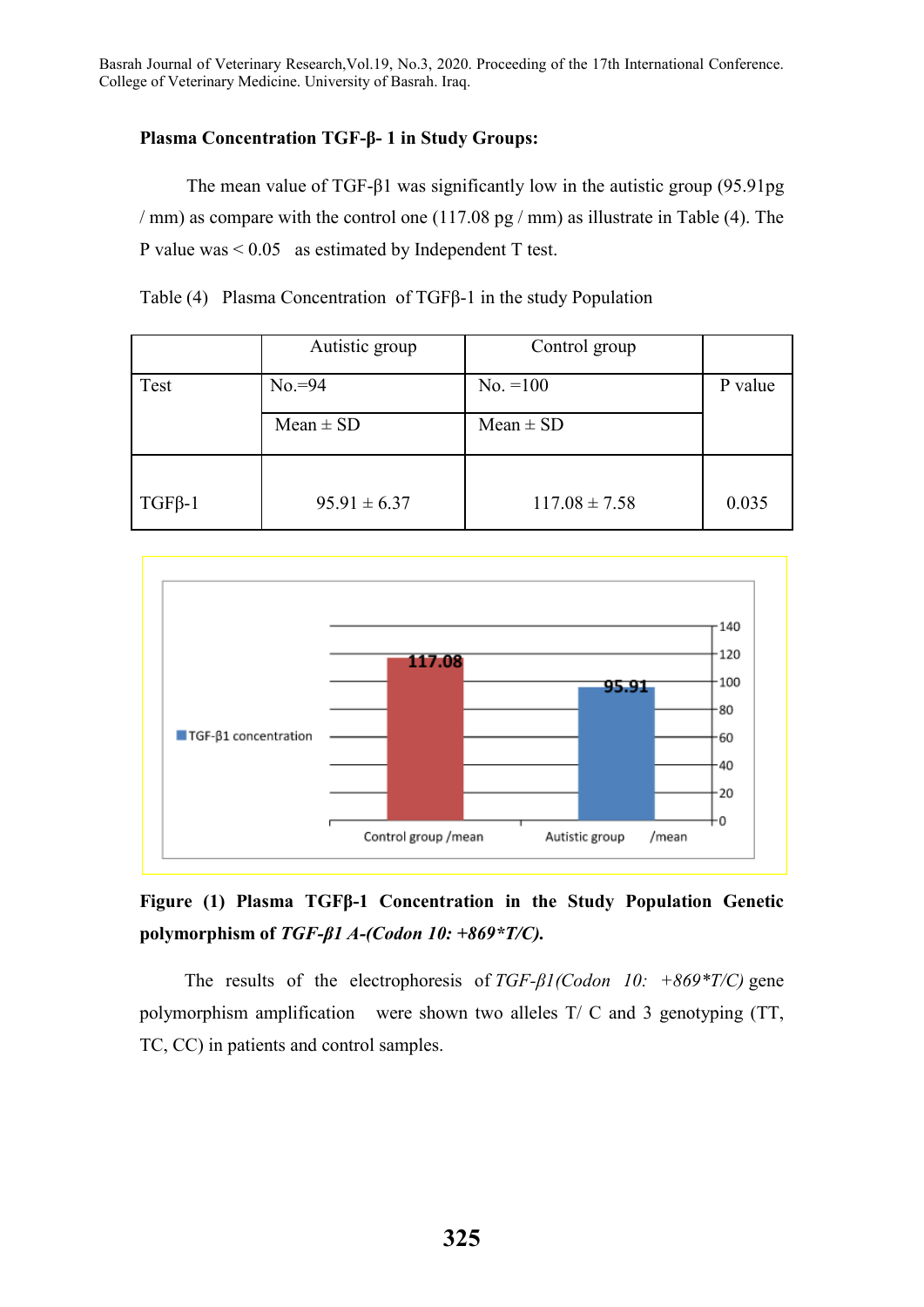



Results of iterative distribution of *TGF-β1(Codon 10: +869\*T/C)* gene polymorphism showed heterogeneous results between autistic group and control group, as the T allele was scored in autistic group 85.1% in compared with C allele which scored 76.6%, while T allele was scored 34% in compared with C allele which scored 67% in control group figure 3 .The difference in repetitive distribution of T allele between patients and control group was statistically significant ( $p$  value = 0.000). While no significant differences ( $p$  value = 0.000) in the iterative distribution of C when compared with control group , also table 4 showed significant differences in repetitive distribution of T allele between patients and control group by using Fisher's test, and the OR of T allele was 0.249 ( less than one) . While OR of C allele was 1.2. (more than one) could be considered as preventive fraction (not associated with the disease).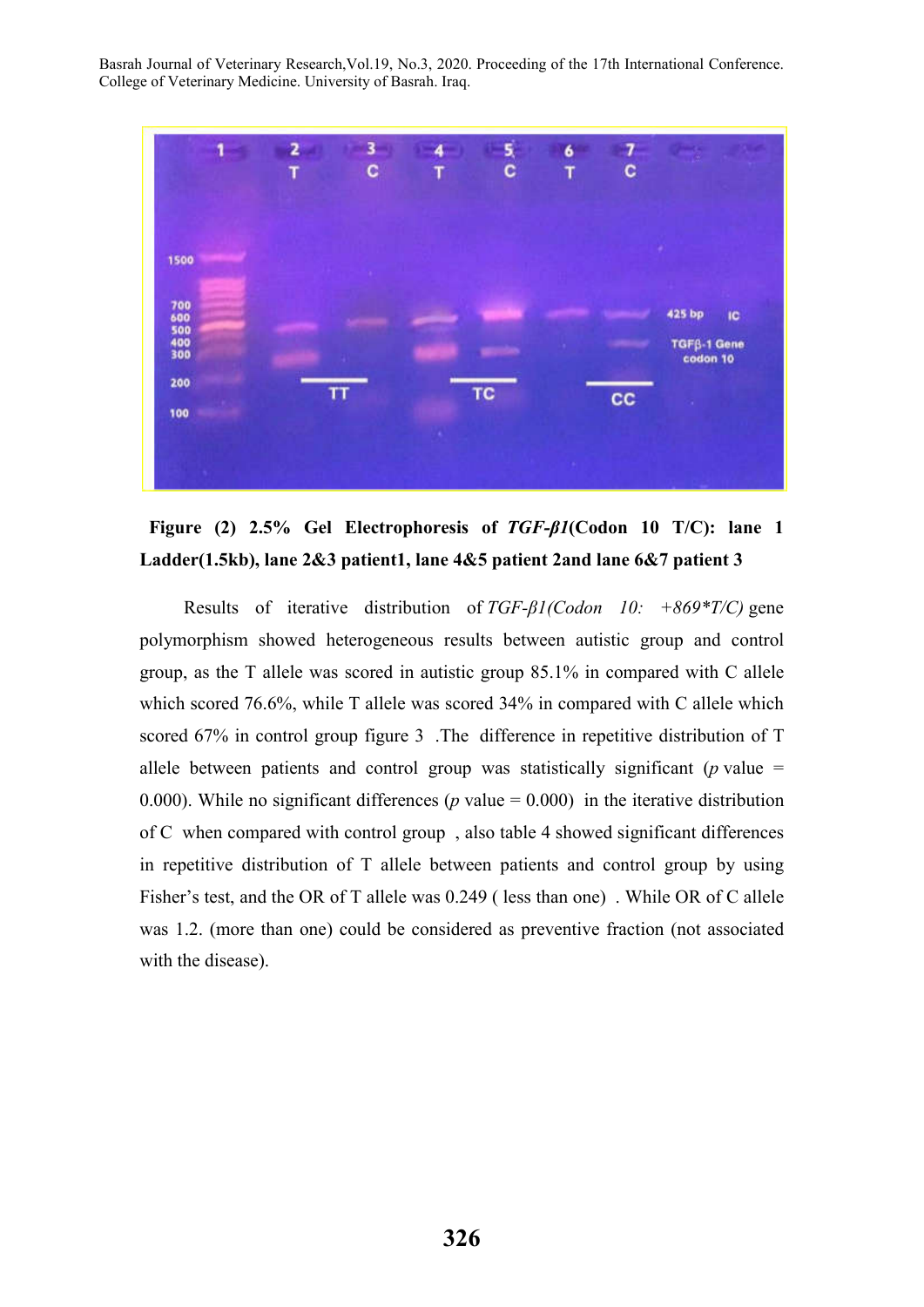

### **Figure (3) Frequency of** *TGFβ-1 Codon 10 T/C* **alleles in Study Population.**

Results of genetic analysis of *TGF-β1*(Codon 10 T/C) for SNP-PCR were showed 3 genotypes (TT,TC and CC) in patients and control samples. The results showed contrast in genotypes repetition between autistic group and control group. As heterogeneous genotype TC showed higher frequency among autistic patients when compared to control subjects,(60.6% vs 1% respectively),while homogenous genotype CC showed lower frequency among autistic patients when compared to control subjects,(14.9% vs 66% respectively),and TT genotypes scored 24.4% in autistic patients and 33% was scored in control group figure 4.



### **Figure 4 Frequency of** *TGFβ-1* **Codon 10 Genotyping in Study Population** .

On the other hand the results of the electrophoresis of *TGF-β1*(Codon 25 G/C) gene polymorphism amplification were shown two alleles G/ C and 3 genotyping (GG,GC,CC) in patients and control samples,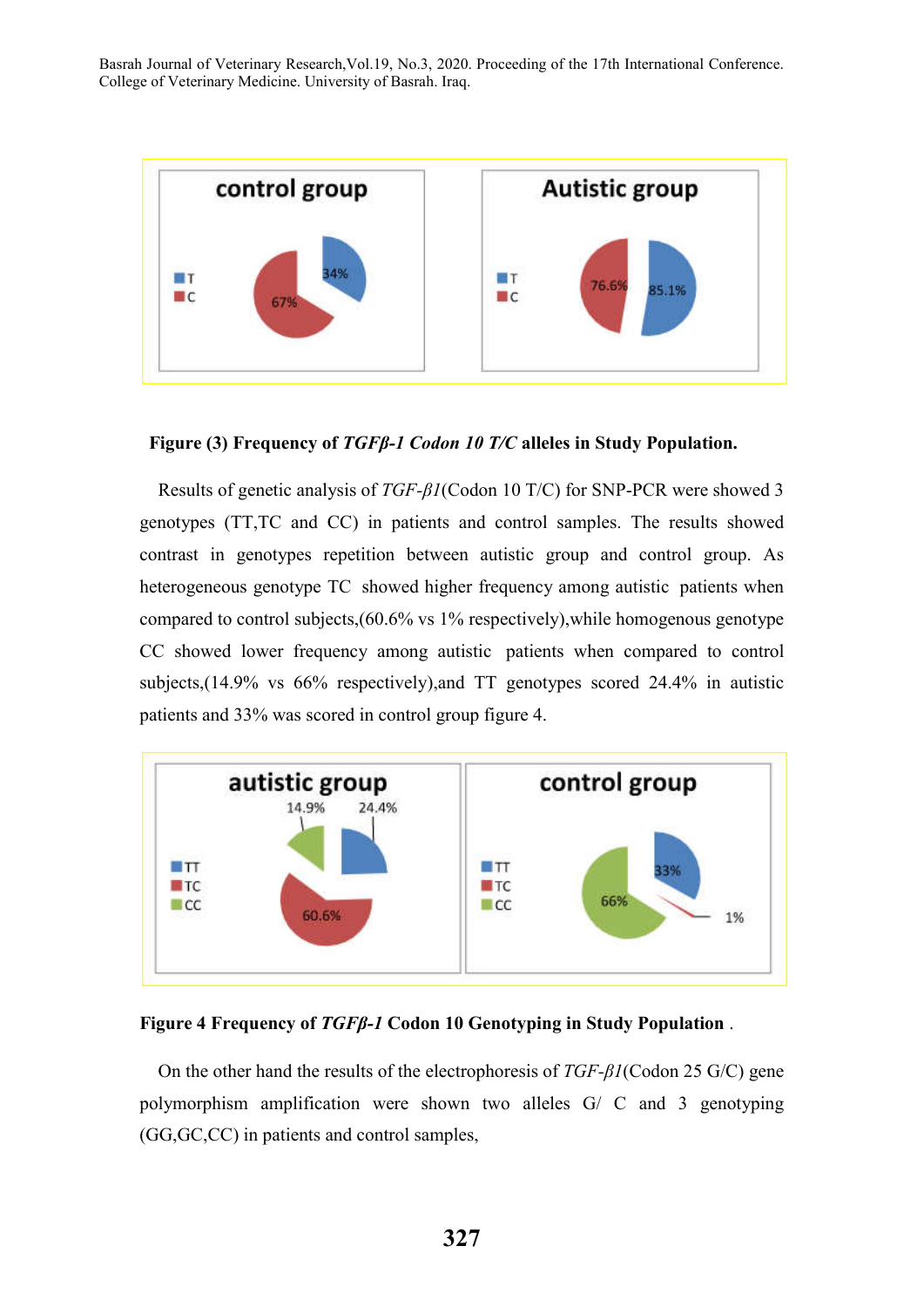

**Figure (5) 2.5% Gel Electrophoresis of** *TGF-β1***(Codon 25 G/C): lane 1 Ladder(1.5kb), lane 2&3 patient1, lane 4&5 patient 2, lane 6&7 patient 3 and lane 8&9 patient 4.**

Results of iterative distribution of *TGF-β1(Codon 25 G/C)* gene polymorphism showed heterogeneous results between autistic group and control group, as the G allele was scored in autistic group 41.5% in compared with C allele which scored 61.7%, while G allele was scored 97% in compared with C allele which scored 34% in control group figure 5 .The difference in repetitive distribution of G allele and C allele between patients and control group was statistically significant ( $p$  value = 0.000) by chi square test which scored (41.5%, 97% and 61.7%, 34%) respectively . Also table 5 showed significant differences in repetitive distribution of G allele between patients and control group by using Fisher's test, and the OR of G allele was 0.45 and its preventive fraction and not associated with the disease. While OR of C allele was 0.349 so this allele could be considered as preventive fraction.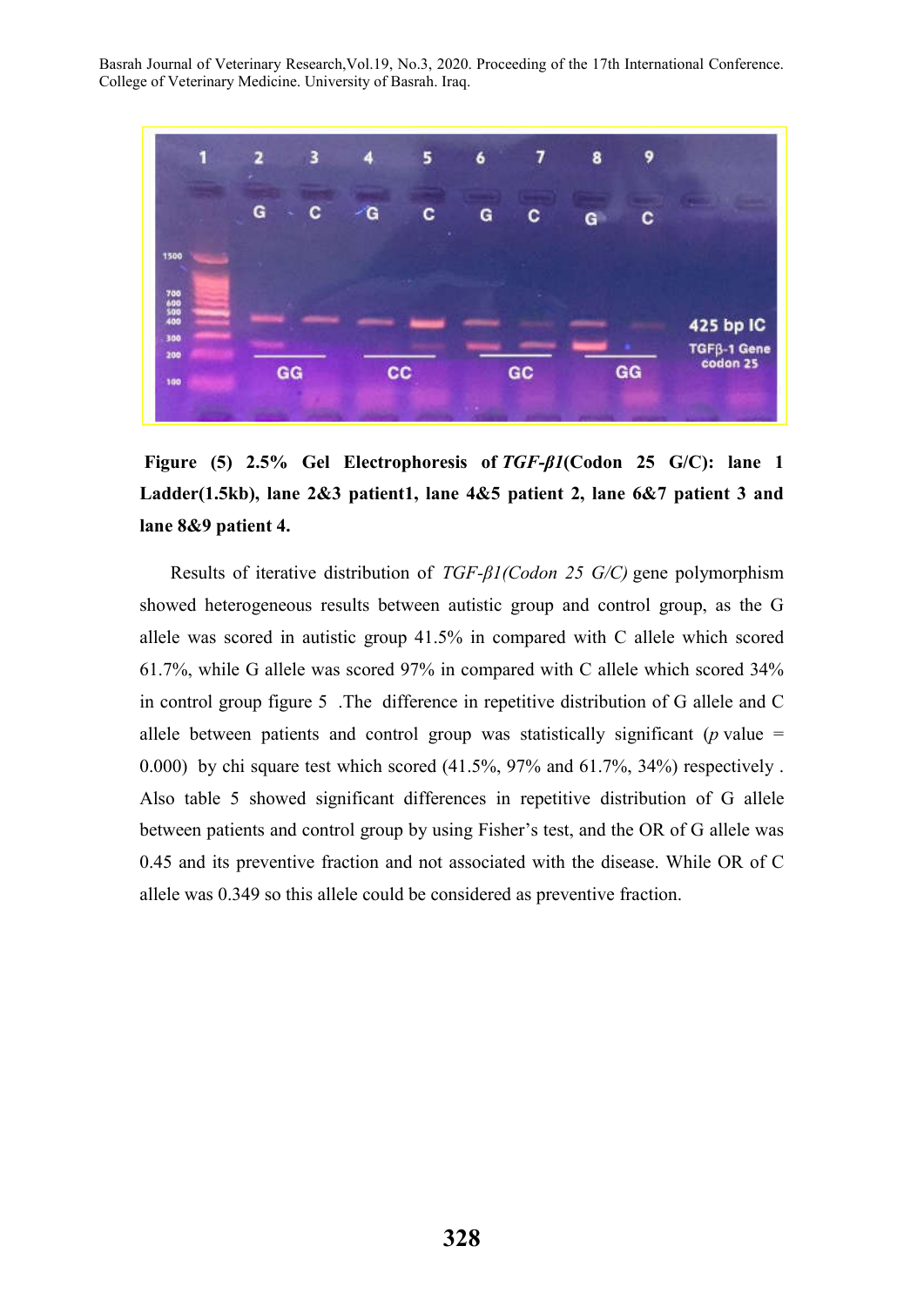

**Figure(6) Frequency of** *TGFβ-1* **Codon 25 G/C alleles in Study Population**

Results of genetic analysis of TGF-β1(Codon 25 G/C) for SNP-PCR were showed 3 genotypes (GG,GC and CC) in patients and control samples. The results showed contrast in genotypes repetition between autistic group and control group. As homogeneous genotype CC showed higher frequency among autistic patients when compared to control subjects,(58.5% vs 3% respectively),while heterogeneous genotype GC showed lower frequency among autistic patients when compared to control subjects,(3.1% vs 31% respectively),and GG genotypes scored 38.3% in autistic patients and 66% was scored in control group. figure (7).



**Figure (7) Frequency of** *TGFβ-1* **codon 25 G/C Genotyping in Study Population**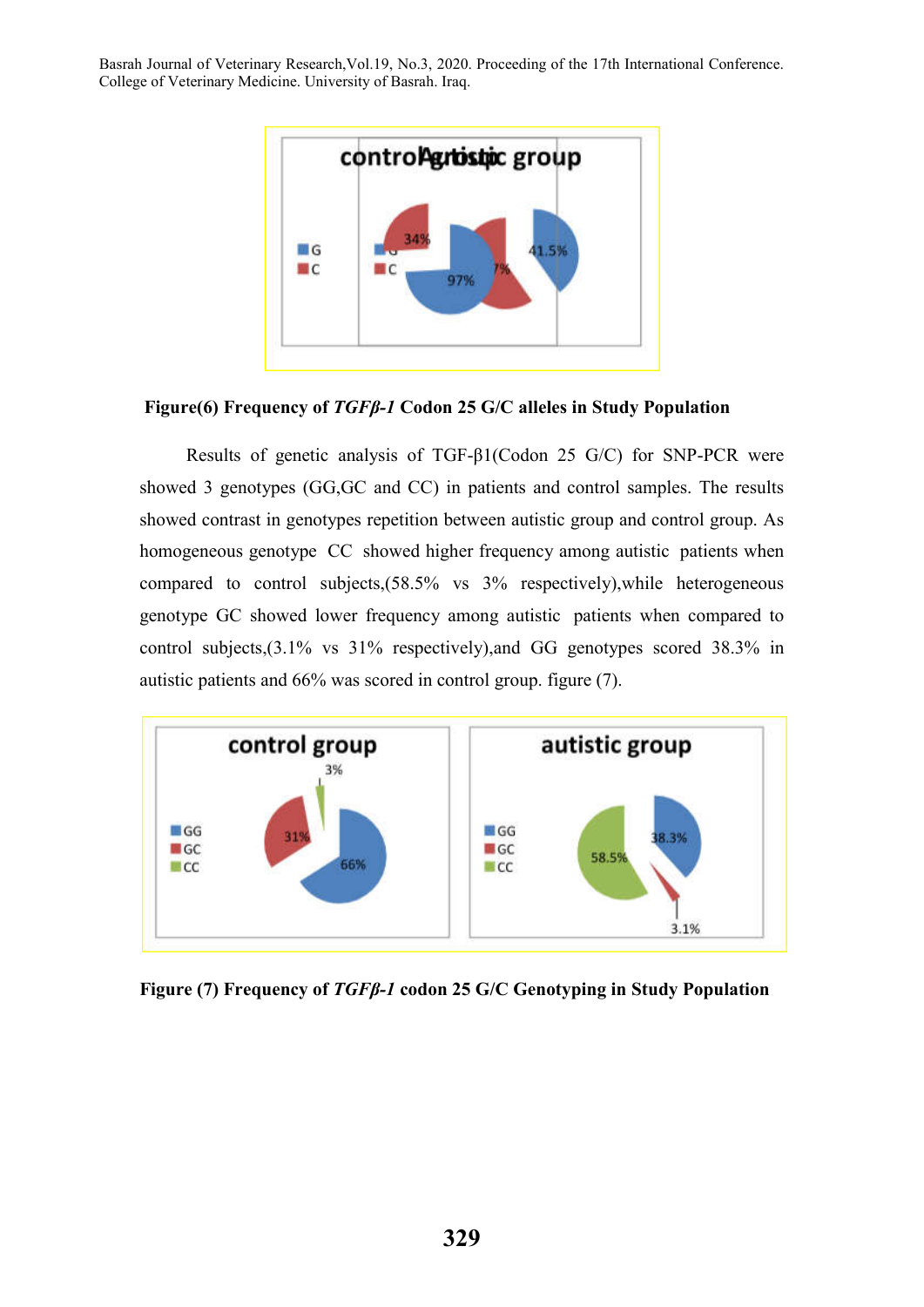| Allele       | Autistic group   | Control group  | $X^2$ | df           | <b>OR</b> | $\mathbf{P}$ |
|--------------|------------------|----------------|-------|--------------|-----------|--------------|
|              |                  |                |       |              |           | value        |
| Codon 10 T/C |                  |                |       |              |           |              |
| T allele     | 80<br>$(85.1\%)$ | 34<br>$(34\%)$ | 52.2  | 1            | 0.249     | 0.000        |
| C allele     | 71<br>$(75.5\%)$ | 67<br>(67%)    | 2.195 | 1            | 1.2       | >0.05        |
| Codon25 G/C  |                  |                |       |              |           |              |
| G allele     | 39<br>$(41.5\%)$ | 97<br>(97%)    | 71.23 | $\mathbf{1}$ | 0.45      | 0.000        |
| C allele     | 58<br>$(61.7\%)$ | 34<br>(34%)    | 12.8  | $\mathbf{1}$ | 0.349     | 0.000        |

Table (5) Distribution of *TGF-β1*(Codon 10 and codon 25) alleles in study groups.

Table (6) Correlation between TGF-β1 Plasma Level and *TGF-β1*(Codon 10 and codon 25 ) Genotyping among the Study Groups

| Genotyping   |                | Autistic group | Control group  |        |         |
|--------------|----------------|----------------|----------------|--------|---------|
| Codon 10 T/C | No.            | TGFB-1         | No.            | TGFB-1 | P value |
|              |                | Median         |                | Median |         |
| <b>TT</b>    | 23             | 75.0           | 33             | 88.0   | 0.000   |
| <b>TC</b>    | 57             | 79.0           | $\mathbf{1}$   | 55.0   | 0.000   |
| CC           | 14             | 101.0          | 66             | 97.0   | 0.000   |
| Codon 25 G/C |                |                |                |        |         |
| GG           | 36             | 74.5           | 66             | 86.5   | 0.000   |
| GC           | $\overline{3}$ | 63.0           | 31             | 184.0  | 0.000   |
| CC           | 55             | 84.0           | $\overline{3}$ | 66.0   | 0.000   |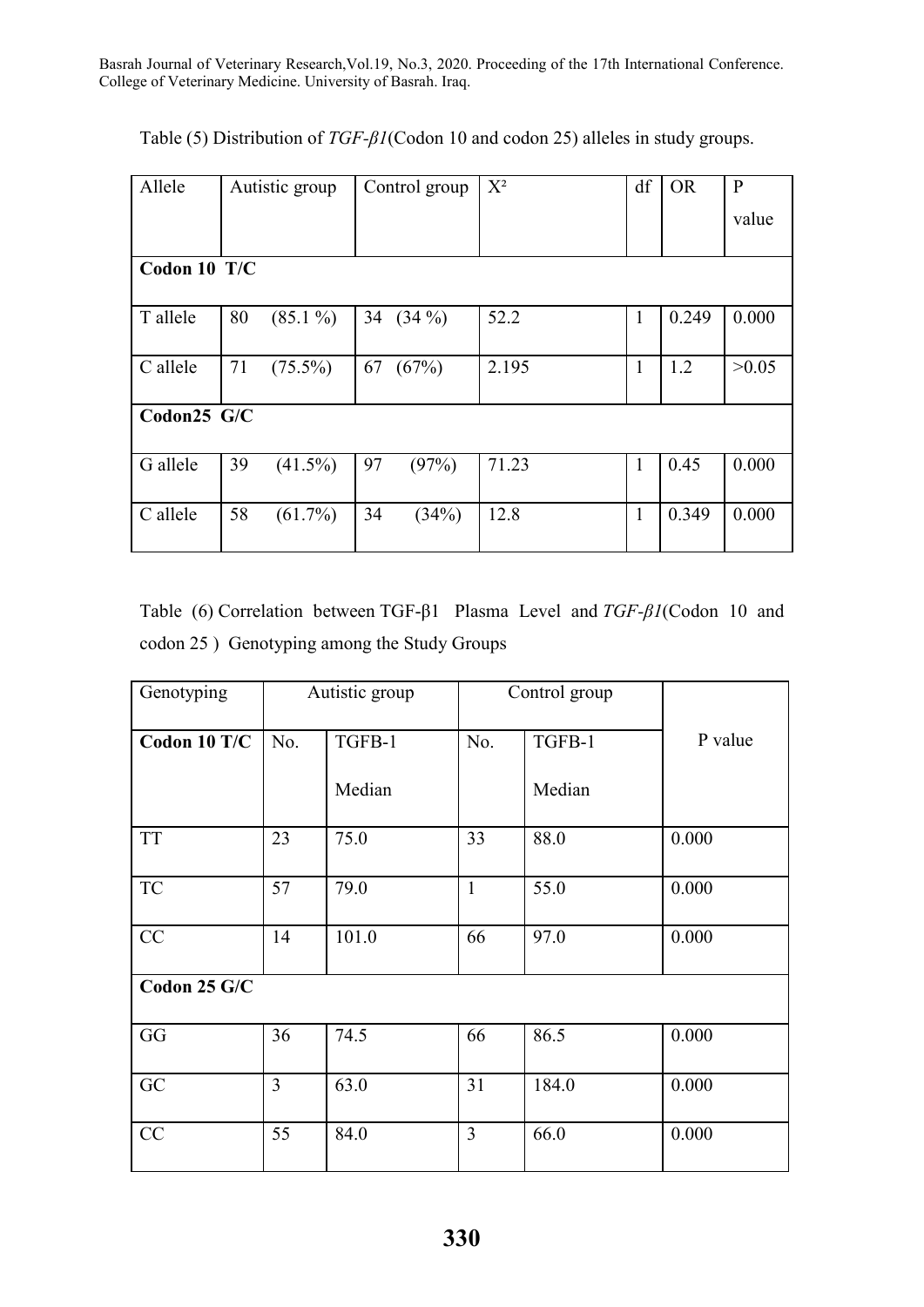The association of the plasma levels of (TGFβ-1) with its genotypes of the study population summarized in table 6 which demonstrated that there were significance differences in the quantity of *TGF-β-1* genotypes and its patients plasma concentration in in the study groups.

# **DISCUSSION**

Over the past decade, numerous reports have noted abnormalities or alterations of immune system activity in autistics; these include increased serum levels of inflammatory cytokines and factors such as tumor necrosis factor-α (TNF-α), interferon-γ (INF-γ) and high sensitivity C-reactive protein .TGF-β1 is considered to be one of the critical immunosuppressive cytokines in immune homeostasis and T cell activated unresponsiveness (16).

In this study the mean value of TGFβ-1 significantly low in ASD than in control group which was (95.91 pg/mm, 117.08 pg/mm) respectively. The result was in agreement with (8, 17), that suggesting that immune responses in ASD may be inappropriately regulated due to reductions in TGFβ-1 .Low TGFβ-1 levels may lead to an inappropriate control of the immune response in these children (8).

Such immune dysregulation may predispose to the development of possible autoimmune responses and/ or adverse neuroimmune interactions during critical windows in development. Overall, the data suggested that immune dysfunction and excessive inflammation play important pathophysiologic roles in autism disorders.

Transforming growth factor-β1 (TGF-β1) has been found to play a crucial role in early central nervous system development. Furthermore, during the brain development, glial and neuronal cells produce TGF-β1, which plays a crucial role in the regulation of early CNS development such as astrocyte differentiation (18). Several studies have illustrated decreased TGF-β1 levels in sera and brains of autistic children (7,19). (17) found that serum of ASD patients had decreased level of TGF- β1as well as increased other inflammatory markers. This suggests wide range of immune dysregulation in ASD, with an improper balance between regulation and activation, which could have wide reaching consequences for many systems in the body.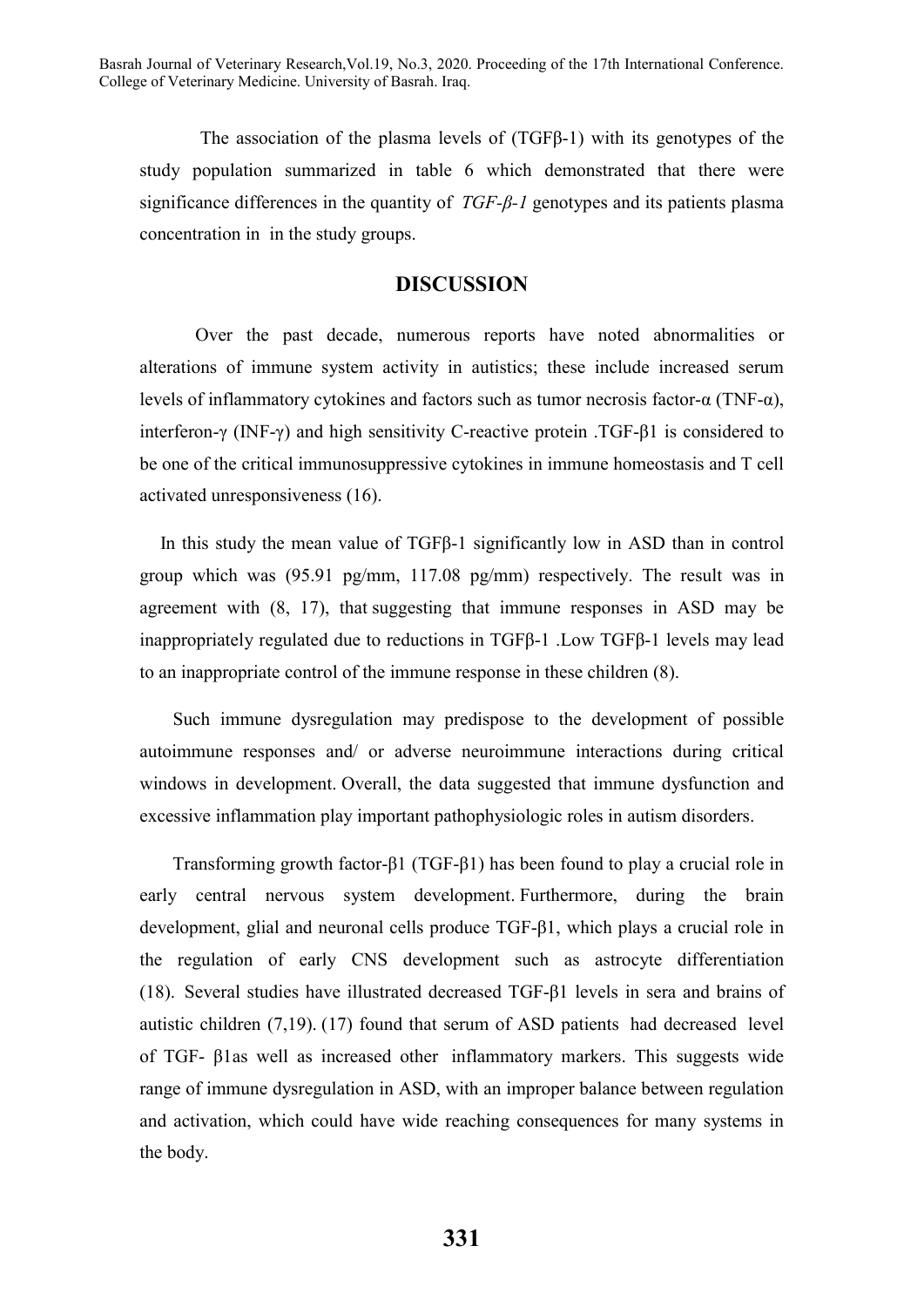The role of TGFβ-1 with respect to the immune response is complex. Early during an immune response, TGFβ-1 has the ability to enhance inflammation. Conversely, TGFβ-1 has a number of profound down-regulatory effects on T and B cell development and function, as well as the ability to modulate the differentiation and activation status of NK cells, dendritic cells, monocytes/macrophages, granulocytes and mast cells (20) .All these facts can give a hints of the effect of low level of TGFβ-1 on the immunity and the general health of ASD children.

Given the key role of *TGF-β1* in brain development and inflammation, we investigated the association between *TGF-β1* gene polymorphisms and autism. Consequently, estimated alleles and genotypes frequencies were compared between autistic patients and normal controls in Basrah providence population. We found association between the *TGF-β1* gene polymorphisms and autism.To date, several functional single-nucleotide polymorphisms (SNPs) of *TGF-β1* have been reported. Particularly, the −509C/T (rs1800469), codon 25G/C (rs1800471), and codon 10 T/C (rs1982073).

SNPs are the most widely evaluated polymorphisms (21). It has been demonstrated that these functional SNPs are associated with the inter-individual differences of *TGF-β1* expression (22, 23). The above facts suggest that −509C/T, codon 25G/C, and codon 10 T/C SNPs may contribute to TGF-β1-mediated immune response.

In our study there is a moral repetition result of TC genotype in TGF-β1 gene polymorphisms codon 10 +860 T/C in autistic patients compared with control samples( the differences highly significance) : this may give a hint that there is an association between this genotype and other predisposing factors in causing the disease ,TC genotype can considered as genetic marker associated with autism disease, in addition to that interestingly, the TC, allele have been associated with higher *TGF-β1* expression so we found a significant correlation between the plasma level of (TGF-β) and the TC genotype of Codon 10 in autistic group

In compared to the control group , so the result in harmony with (23) who published that Transforming growth factor β (TGF-β) signaling pathways are ubiquitous and essential regulators of cellular processes including proliferation, differentiation, migration, and survival, as well as physiological processes, including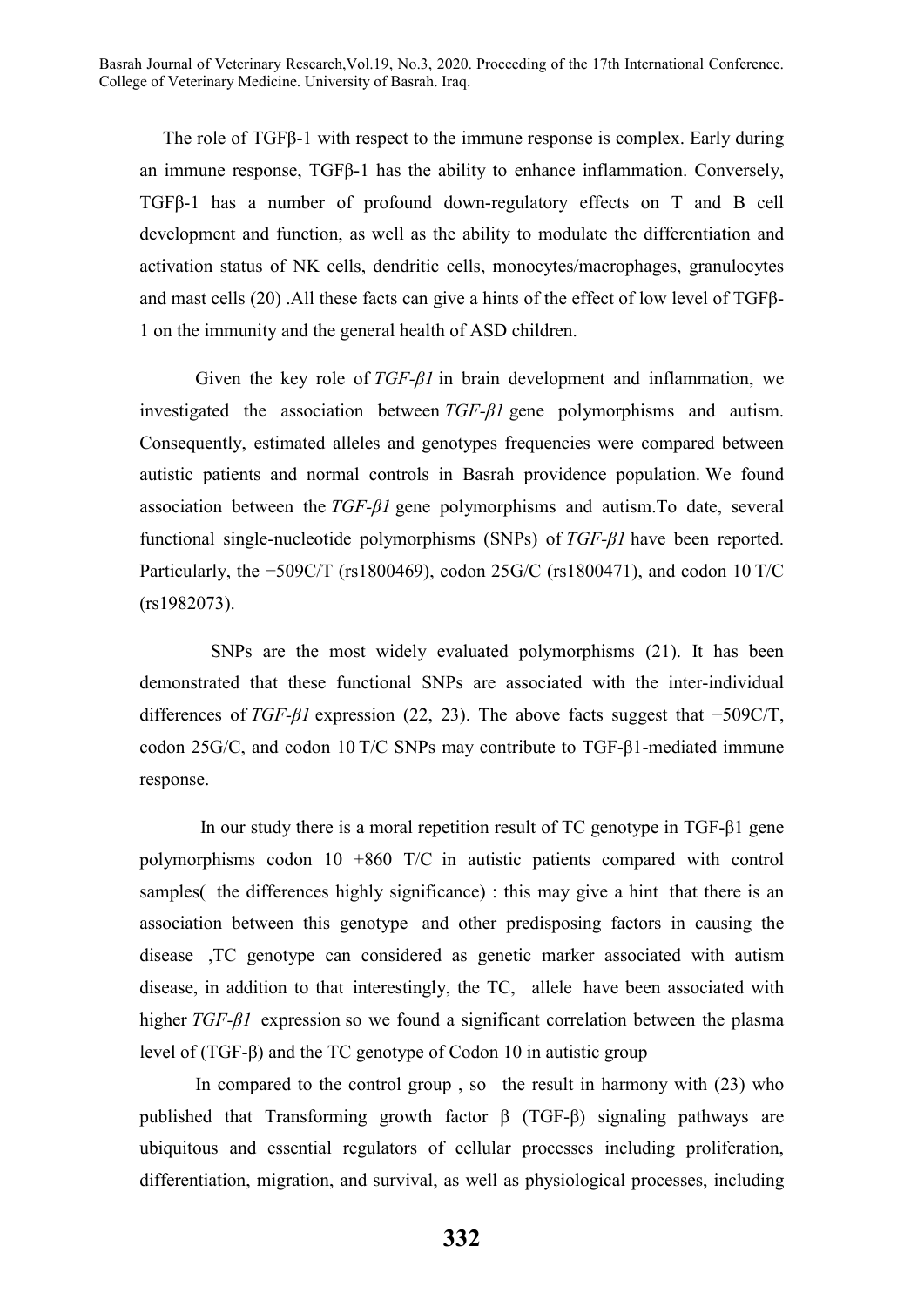embryonic development, angiogenesis, and wound healing. However, alterations in these pathways, including either germ-line or somatic mutations or alterations in the expression of members of these signaling pathways often result in human disease.

While (7) reported that the polymorphisms in *TGF-β1* gene may not play an important role in the development of autism. The understanding of mechanisms behind various signaling pathways in the etiology of ASD may help to facilitate the identification of potential therapeutic targets and design of new treatment methods (25).

Another crucial SNP locus is codon 25G/C which may impact the production of TGF-β1. we found that the CC genotype significantly higher in autistic patients than the control group and the frequency of allele C at *TGF-B1* codon 25 was significantly higher in patients with ASD than in healthy controls.

Also we found that The plasma level of TGF-β1 in autistic patient with the G allele were significantly lower than those with the C allele this finding followed the role of (25) which believed that, the transition of G to C may be correlated with the reduced level of TGF-β1 in vitro (26).

Results of *TGF-β*1 gene polymorphism in both codon showed that C allele strongly associated with risk of autistic disease and interestingly, the C, allele have been associated with higher TGFβ-1 expression which may link with the immunological dysregulation . It has also been demonstrated that the TC of codon 10 and CC of codon 25 haplotypes are associated with ASD.

On the other hand, the G allele of *TGFβ*-1 codon 25 polymorphism may be interpreted as a protective allele against ASD, Additionally, this polymorphism may be in linkage disequilibrium with other SNPs within or outside the *TGFβ-1* gene, only acting as a marker of an extended haplotype.

Theoretically, it is possible that subjects with the high TGF-β1 producer phenotype which is associated with the codon 25 G allele present over suppression in the human immune response. This mechanism may result in the correlation of the polymorphism of codon 25G/C and disease (27)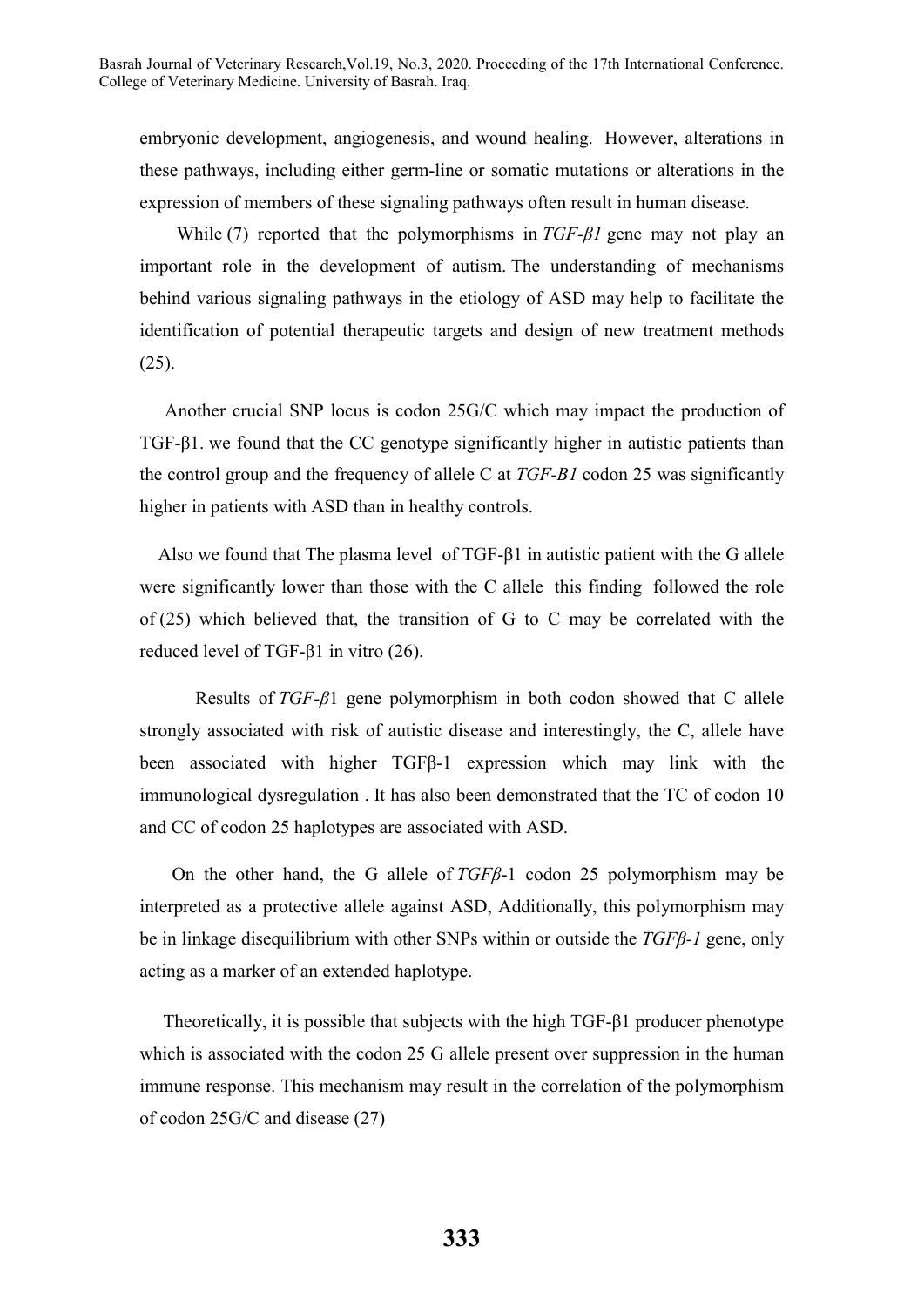## **REFERENCES**

- **1.Rossignol, D. and Frye, R. (2011).** Review of research trends in physiological abnormalities in autism spectrum disorders: immune dysregulation,inflammation, oxidative stress, mitochondrial dysfunction and environmental toxicant exposures. *Mol Psychiatry,* Vol. 17(4): p 389–401**.**
- **2.King, B.H. (2015).** Promising forecast for autism spectrum disorders. *Journal of the American Medical Association,* Vol. 313(15): p 1518-1519.
- **3.Ronald, A. and Hoekstra, R.A. (2011).** Autism spectrum disorders and autistic traits: a decade of new twin studies. *Am Journal Med Genet B Neuropsychiatr Genet*. Vol. 156: p 255–274.
- **4.Croonenberghs, J.; Bosmans, E.; Deboutte, D.; Kenis, G.; Maes, M.(2002).** Activation of the inflammatory response system in autism. Neuropsychobiology.45(1):1-6.
- **5.Brigida, A.; Schultz, S.; Cascone, M.; Antonucci, N.; & Siniscalco, D. (2017).** Endocannabinod Signal Dysregulation in Autism Spectrum Disorders: A Correlation Link between Inflammatory State and Neuro-Immune Alterations. International journal of molecular sciences, 18(7), 1425. https://doi.org/10.3390/ijms18071425
- **6. Hsiao, E.; McBride, S.; Hsien, S.; Sharon, G.; Hyde, ER.; McCue, T. et al (2013).** Microbiota modulate behavioral and physiological abnormalities associated with neurodevelopmental disorders. Cell 155: 1451–1463.
- **7. Khakzad, M.; Salari, F.; Javanbakht, M.; Hojati, M.; Varasteh, A.; Sankian, M.; & Meshkat, M. (2015).** Transforming growth factor beta 1 869T/C and 915G/C polymorphisms and risk of autism spectrum disorders. *Reports of biochemistry & molecular biology*, *3*(2), 82–88.
- **8. Ashwood, P.; Enstrom, A.; Krakowiak, P.; Hertz-Picciotto, I.; Hansen, R.; Croen, L.; Ozonoff, S.; Pessah, I. and Van de Water, J.(2008).** Decreased transforming growth factor beta1 in autism: A potential link between immune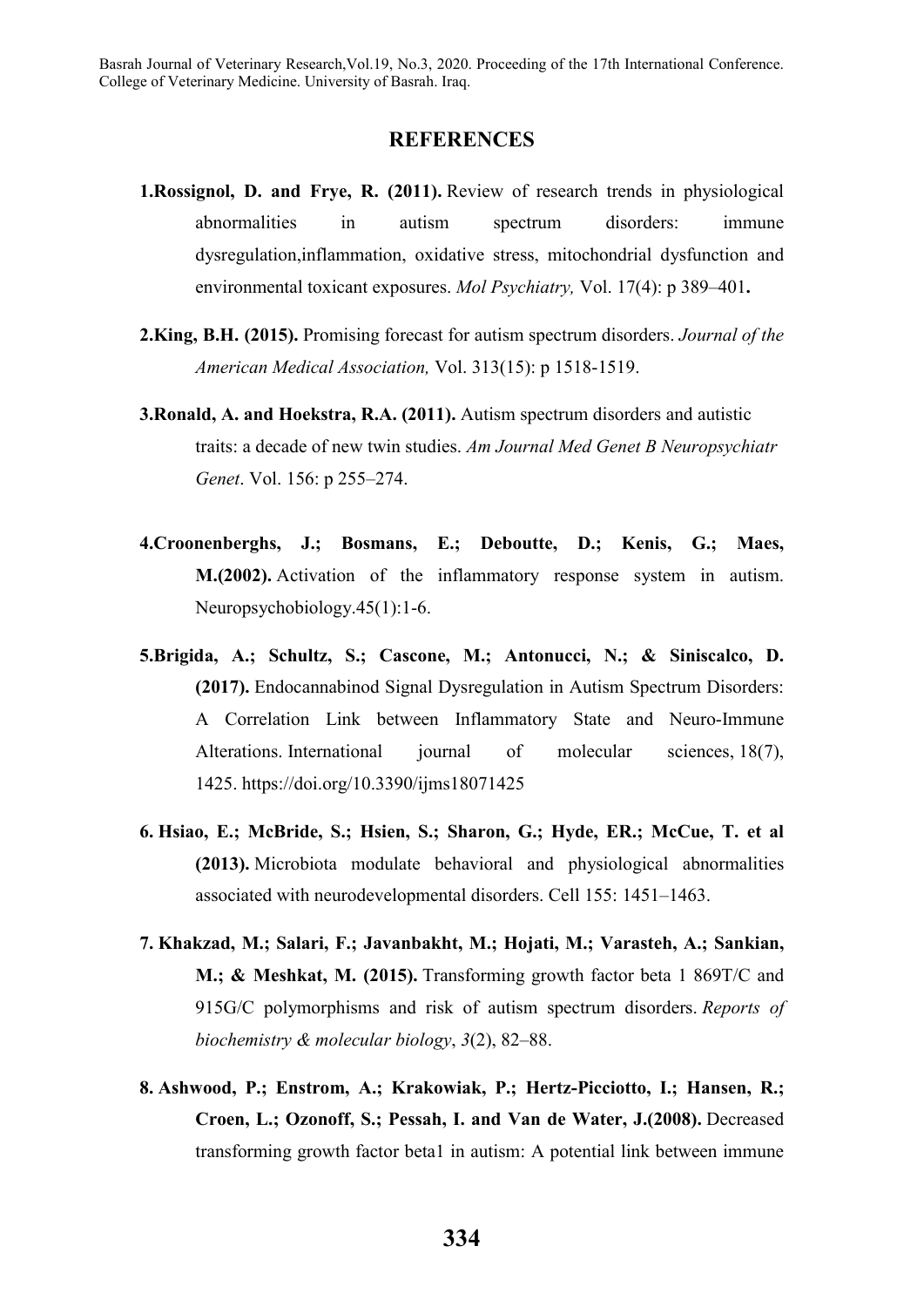dysregulation and impairment in clinical behavioral outcomes. J Neuroimmunol 204: 149-153.

- **9. Okada, K.; Hashimoto, K.; Iwata, Y.; Nakamura, K.; Tsujii, M.; Tsuchiya, K; et al. (2007).**Decreased serum levels of transforming growth factor-beta1 in patients with autism. Progress in neuro-psychopharmacology & biological psychiatry.31(1):187-90.
- **10. Constam DB, Schmid P, Aguzzi A, Schachner M, Fontana A**.(1994). *Transient production of TGF-beta 2 by postnatal cerebellar neurons and its effect on neuroblast proliferation*. Eur. J. Neurosci; 6(5): 766–778.
- **11. Chen, W.; Ten Dijke, P.(2016).** Immunoregulation by members of the TGFβ superfamily. Nat. Rev. Immunol. 16, 723–740.
- **12. Ziemssen, T.; and Kern, S.(2007).** Psychoneuroimmunology--cross-talk between the immune and nervous systems. Journal of neurology;254 Suppl 2:Ii8-11.
- **13. Li, MO.; Sanjabi, S.; Flavell, RA.(2006).** Transforming growth factor-beta controls development, homeostasis, and tolerance of T cells by regulatory T cell-dependent and -independent mechanisms. Immunity25(3):455–471.
- **14. Kulkarni, A.B.; Huh, C.G.; Becker, D.; Geiser, A.; Lyght, M.; Flanders, K.C.; Roberts, A.B.; Sporn, M.B.; Ward, J.M.; Karlsson, S.(1993).** Transforming growth factor β1 null mutation in mice causes excessive inflammatory response and early death. Proc. Natl. Acad. Sci. USA, 90, 770–774.
- **15.Travis, M.; Sheppard, D.(2014).** TGF-β activation and function in immunity. Annu Rev Immunol 32: 51–82.
- **16. Den Haan, J.; Kraal, G.; Bevan, M. (2007).**Cutting edge: Lipopolysaccharide induces IL-10-producing regulatory CD4+ T cells that suppress the CD8+ T cell response. J Immunol.178(9):5429-33.
- **17. Ashwood, P.; Krakowiak, P.; et al. (2011).**Altered T cell responses in children with autism. Brain Behav Immun. 25(5):840–849. [PubMed: 20833247]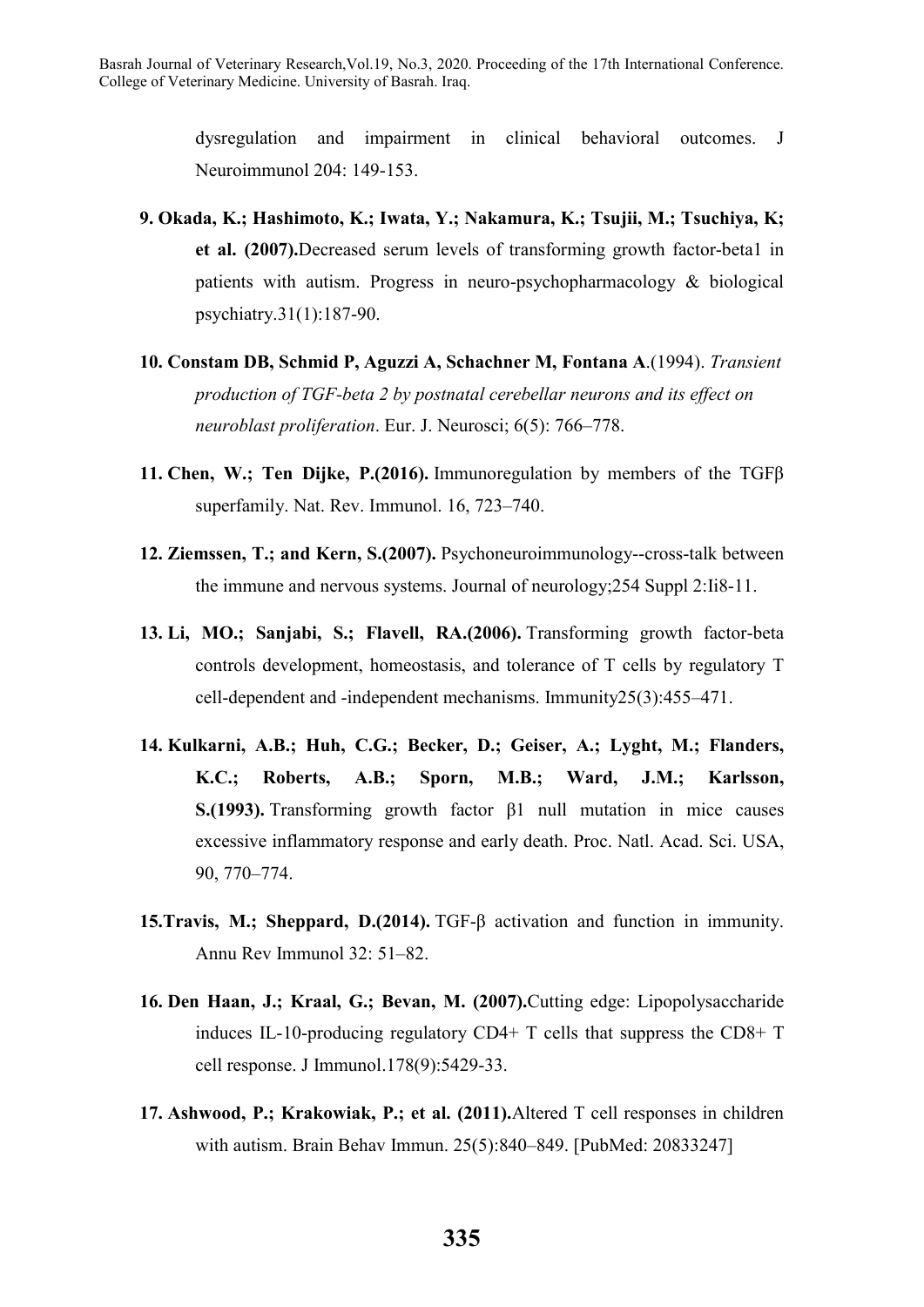- **18. Sousa, O. Romao, L.; Neto, V.; Gomes, F. (2004).** Glial fibrillary acidic protein gene promoter is differently modulated by transforming growth factor-beta 1 in astrocytes from distinct brain regions. The European journal of neuroscience.19(7):1721-30.
- **19. Al-Ayadhi, L.; Alhowikan, A.; Halepoto, D.(2018).** Impact of Auditory Integrative Training on Transforming Growth Factor-β1 and Its Effect on Behavioral and Social Emotions in Children with Autism Spectrum Disorder. Med Princ Pract.27(1):23-29. doi:10.1159/000486572
- **20. Grainger, D. Heathcote, K.; Chiano, M.; Snieder, H.; Kemp, P.; et al.(1999).** Genetic control of the circulating concentration of transforming growth factor type beta1. Hum Mol Genet.8:93–7.
- **21. Mohy, A. and Fouad, A. (2014).** Role of transforming growth factor-beta1 in serum and - 509 C>T promoter gene polymorphism in development of liver cirrhosis in Egyptian patients. Meta Gene.2:631–7.
- **22. Radwan, M.; Pasha, H.; Mohamed, R.; Hussien, H.; El-Khshab, M.(2012).** Influence of transforming growth factor-beta1 and tumor necrosis factor-alpha genes polymorphisms on the development of cirrhosis and hepatocellular carcinoma in chronic hepatitis C patients. Cytokine. 60:271–6.
- 23. Kelly, J.; Gordon' Gerard, C.; and Blobe, (2008). Role of transforming growth factor-β superfamily signaling pathways in human disease**.** Biochimica et Biophysica Acta 1782, 197–228
- **24. Kumar, S.; Reynolds, K.; Ji, Y.; Gu, R.; Rai, S.; and Chengji, J.;(2019) .** Impaired neurodevelopmental pathways in autism spectrum disorder: a review of signaling mechanisms and crosstalk. Journal of Neurodevelopmental Disorders 11:10
- **25. Awad, M.; El-Gamel, A.; Hasleton, P.; Turner, D.; Sinnott, P.; et al.(1998).** Genotypic variation in the transforming growth factor-beta1 gene: association with transforming growth factor-beta1 production, fibrotic lung disease, and graft fibrosis after lung transplantation. Transplantation.66:1014– 20.